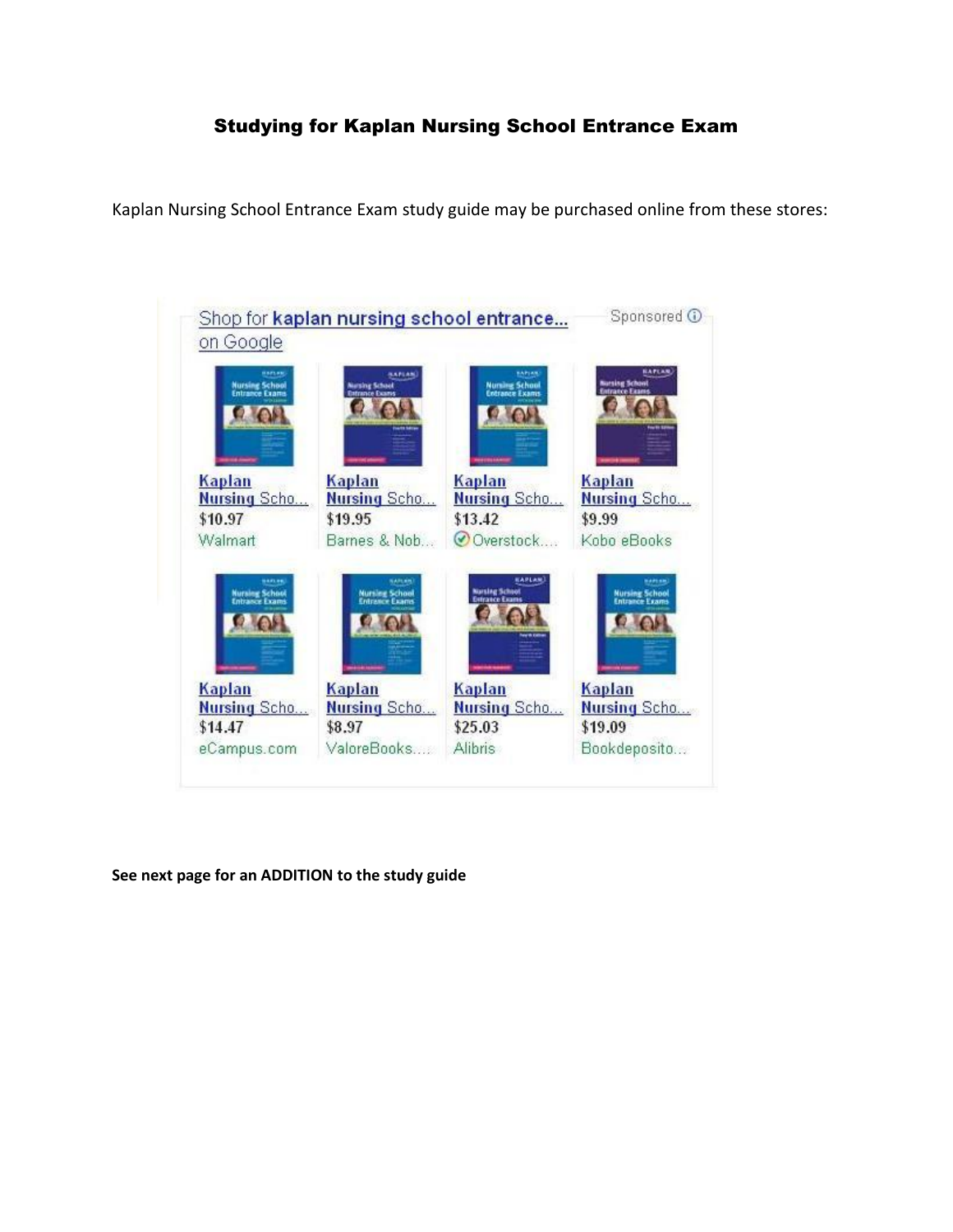

### **Kaplan and Lippincott, Williams, & Wilkins (LWW)**

### **Integrated Testing Program**

#### **Kaplan's Nursing School Entrance Exam**

#### **Admission Test**

Kaplan's Nursing School Entrance Exam admission test is a tool to determine if students have the academic skills necessary to perform effectively in a school of nursing. The Admission Test is a 91-question online, multiple-choice test that evaluates the basic reading, math, writing and science skills of students seeking entry into a nursing program leading to RN licensure. The test can be used to determine acceptance into a nursing program or it can be administered to already admitted students to identify areas in reading, writing, math and science that need remediation.

The reading section contains 22 questions to be answered in 45 minutes. Candidates read four passages and answer questions that measure the essential skills required for reading:

- Determining the logic of a passage
- Comprehending details
- Drawing basic inferences
- Identifying the purpose of a passage

The math section contains 28 questions to be answered in 45 minutes. The test measures the candidate's ability to apply mathematical principles in the following areas:

- Conversions
- Operations
- Ratios
- Word problems

The writing section contains 21 questions to be answered in 45 minutes. Candidates read nine passages and answer questions that measure the essential skills required for writing:

- Assessing passage development
- Assessing paragraph logic
- Assessing mechanics of writing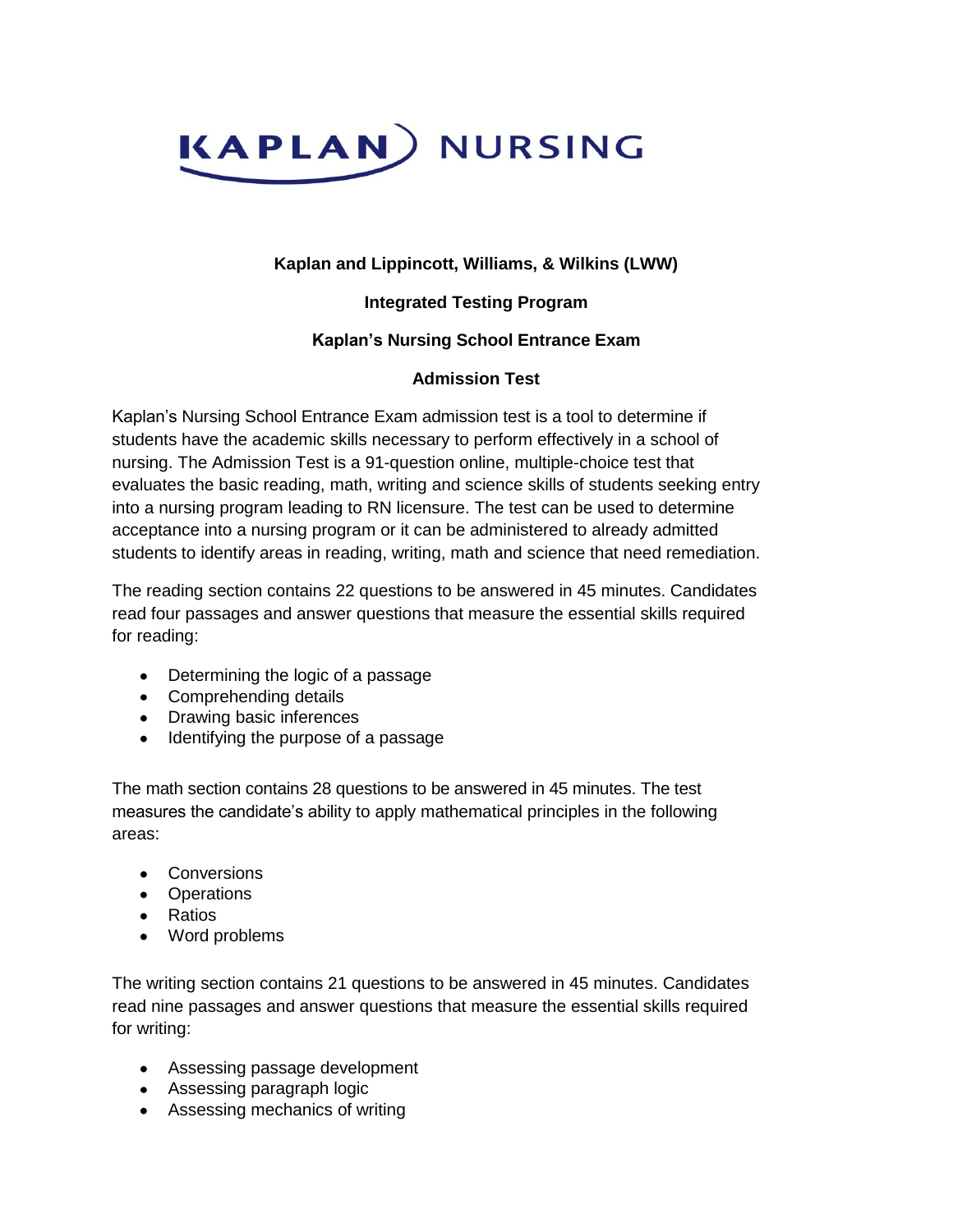The science section contains 20 questions to be answered in 30 minutes. The test measures the candidate's knowledge of physiology in the following areas:

- Cardiovascular system
- Electrolytes
- Gastrointestinal system
- Immune system
- Neurology
- Renal system
- Hematological system
- Homeostasis
- Respiratory system
- Sensory system

The study guide for the admission test is: **[Kaplan Nursing School Entrance Exams: Your](http://www.amazon.com/Kaplan-Nursing-School-Entrance-Exams/dp/1419551256/ref=sr_1_2?ie=UTF8&s=books&qid=1212094647&sr=1-2)  [Complete Guide to Getting Into Nursing School \(Kaplan Nursing School Entrance Exam\)](http://www.amazon.com/Kaplan-Nursing-School-Entrance-Exams/dp/1419551256/ref=sr_1_2?ie=UTF8&s=books&qid=1212094647&sr=1-2)** by Kaplan

Since admissions tests vary in content and focus students should use the areas listed above to target preparation for the Kaplan/LWW Admissions Test.

A longitudinal study is in progress to determine the relationship of scores on the Admission Test and completion of a nursing program leading to RN licensure.

#### DESCRIPTIVE STATISTICS OF THE FULL TEST

Tables 1 gives the descriptive statistics for this administration of the test. The mean score on the test is 60.8% correct of the 91 items in the analysis.

How this statistic is to be interpreted depends on the purpose of the test. If the purpose is to separate test takers by their ability on this construct (i.e. if the purpose is norm-referenced) then the test is probably a little too easy, although not excessively so.

However, if the purpose of the test is to determine the extent to which a group of test takers have acquired a body of knowledge (i.e. if the purpose is criterion referenced), then 60.8% correct should be evaluated in the light of what level of attainment should be considered the mastery level; in other words, how many items would a minimally competent student be expected to get correct. If the mastery level is considered to be 75% or even 80%, which is quite common, then a number of interpretations are possible: the test takers are not attaining sufficiently high levels on this test to indicate mastery, or the content of the test does not select appropriately from the instructional domain, or the test is more heavily weighted with tasks from the difficult end of the achievement continuum.

There is no simple way to interpret this statistic, except to consider what the scores are intended to represent, and whether this is appropriate in the light of that. A mean of 60.8% of items answered correctly may be ideal, and may indicate a sufficient level of attainment.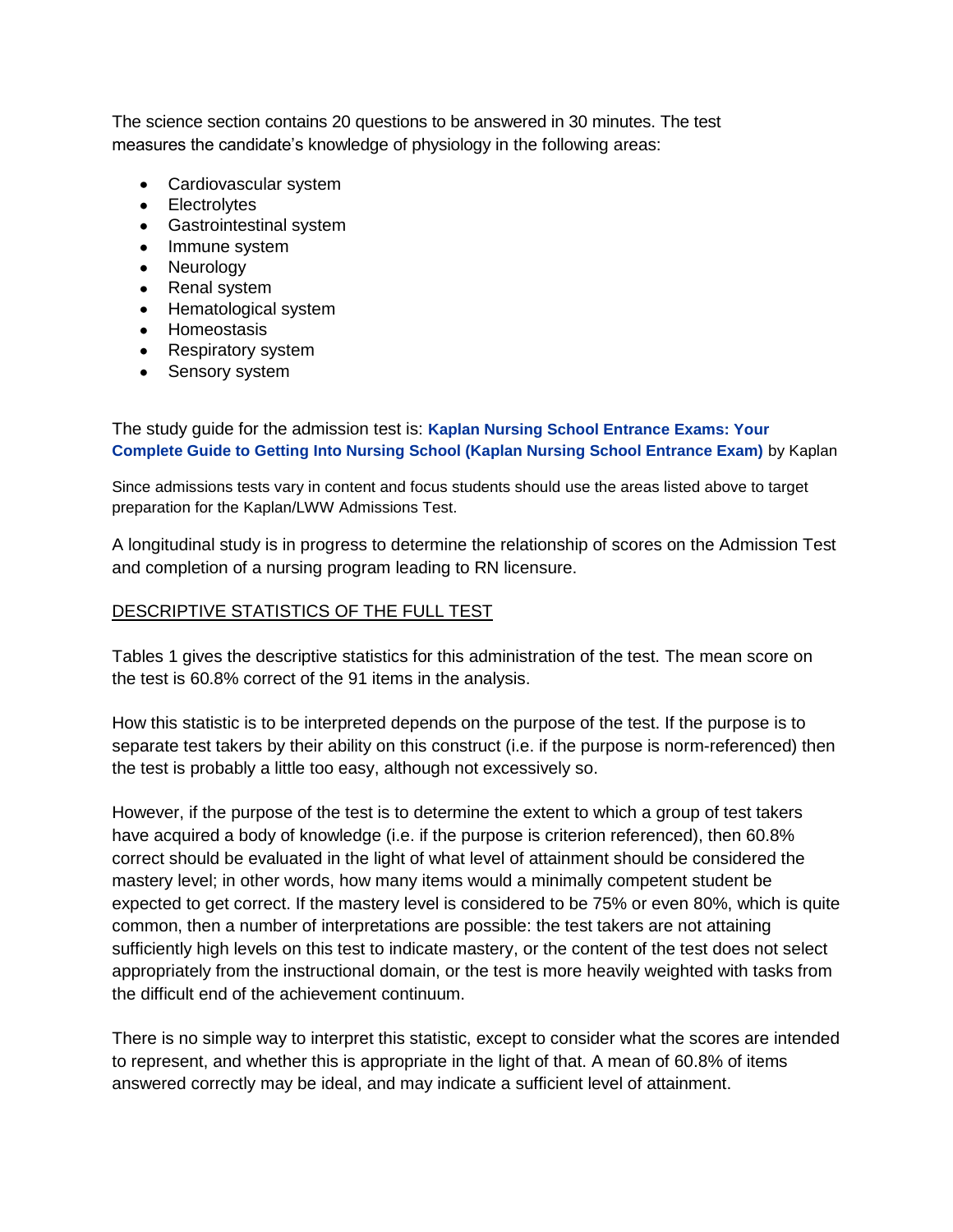## Table 1

# Descriptive Statistics for 340 persons on 91 Items

|      | Math | Reading | Science | Writing | Critical | Overall        |
|------|------|---------|---------|---------|----------|----------------|
|      |      |         |         |         | Thinking | <b>Results</b> |
| Mean | 66.7 | 69.2    | 47.5    | 56.5    | 62.8     | 60.8           |
| S.D. | 19.9 | 15.7    | 17.0    | 13.9    | 14.9     | 12.9           |
| Max. | 96   | 100     | 85      | 90      | 94       | 86             |
| Min. | 14   | 32      | 10      | 19      | 25       | 27             |

# **PERCENTILES**

|                   |             |                |                |         | <b>Critical</b> |                |
|-------------------|-------------|----------------|----------------|---------|-----------------|----------------|
| <b>Percentile</b> | <b>Math</b> | <b>Reading</b> | <b>Science</b> | Writing | <b>Thinking</b> | <b>Overall</b> |
| 98                | 96%         | 95%            | 80%            | 86%     | 88%             | 81%            |
| 96                | 93%         | 95%            | 75%            | 81%     | 88%             | 79%            |
| 94                | 93%         | 91%            | 75%            | 76%     | 81%             | 79%            |
| 92                | 93%         | 91%            | 70%            | 76%     | 81%             | 78%            |
| 90                | 89%         | 86%            | 70%            | 71%     | 81%             | 77%            |
| 88                | 89%         | 86%            | 70%            | 71%     | 81%             | 76%            |
| 86                | 89%         | 86%            | 70%            | 71%     | 81%             | 75%            |
| 84                | 89%         | 86%            | 65%            | 71%     | 81%             | 75%            |
| 82                | 86%         | 84%            | 65%            | 69%     | 75%             | 74%            |
| 80                | 86%         | 82%            | 65%            | 6%7     | 75%             | 74%            |
| 78                | 86%         | 82%            | 65%            | 67%     | 75%             | 73%            |
| 76                | 82%         | 82%            | 60%            | 67%     | 75%             | 73%            |
| 74                | 82%         | 82%            | 60%            | 67%     | 75%             | 71%            |
| 72                | 82%         | 82%            | 60%            | 67%     | 75%             | 71%            |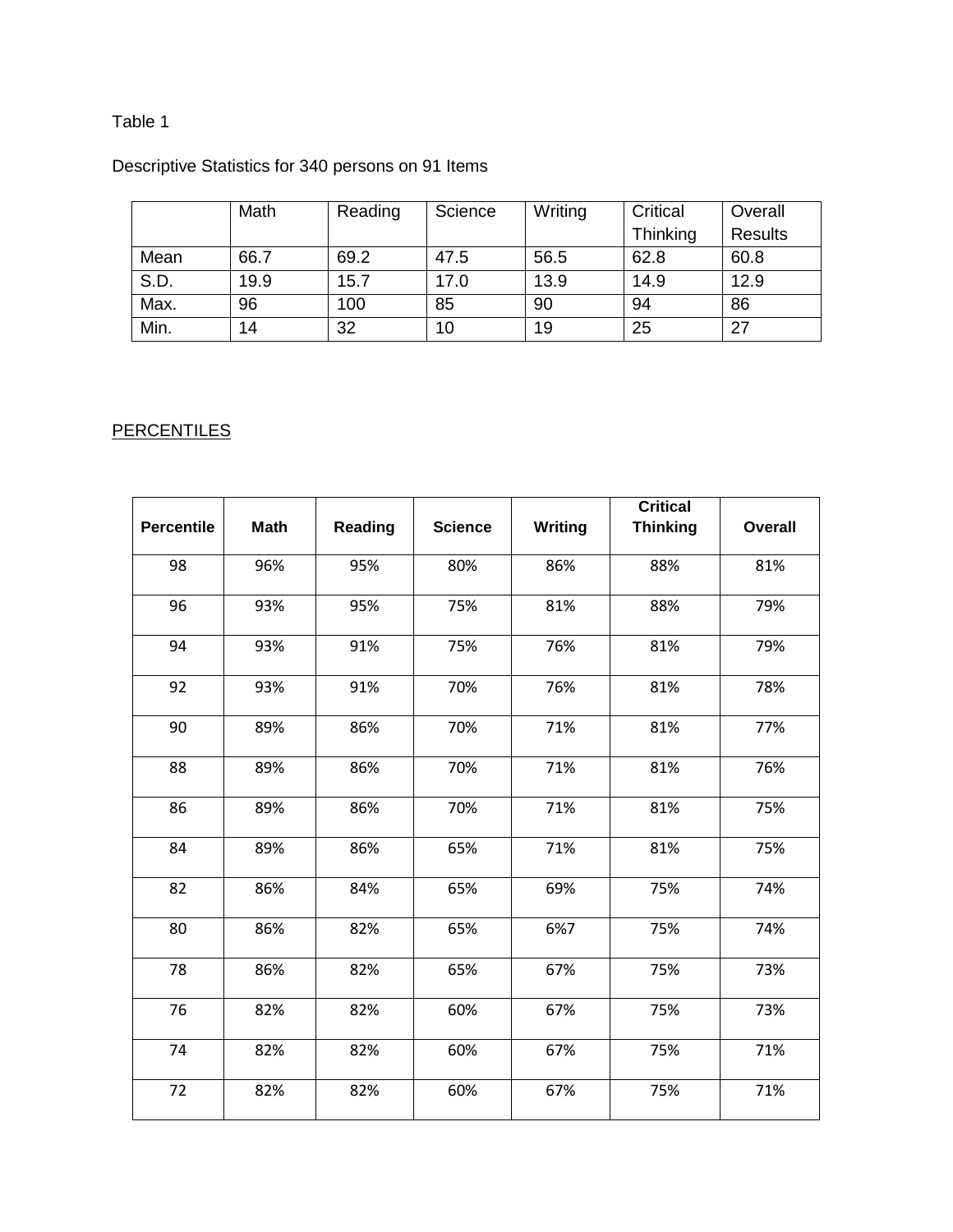| 70                | 82%         | 77%     | 60%            | 67%            | 69%             | 70%            |
|-------------------|-------------|---------|----------------|----------------|-----------------|----------------|
| 68                | 79%         | 77%     | 60%            | 62%            | 69%             | 69%            |
| 66                | 79%         | 77%     | 55%            | 62%            | 69%             | 68%            |
| 64                | 79%         | 77%     | 55%            | 62%            | 69%             | 68%            |
| 62                | 75%         | 77%     | 55%            | 62%            | 69%             | 67%            |
| 60                | 75%         | 73%     | 55%            | 62%            | 69%             | 67%            |
| 58                | 75%         | 73%     | 50%            | 62%            | 69%             | 66%            |
| 56                | 75%         | 73%     | 50%            | 60%            | 63%             | 65%            |
| 54                | 71%         | 73%     | 50%            | 57%            | 63%             | 64%            |
| 52                | 71%         | 73%     | 49%            | 57%            | 63%             | 64%            |
| 50                | 71%         | 73%     | 45%            | 57%            | 63%             | 62%            |
| 48                | 71%         | 68%     | 45%            | 57%            | 63%             | 60%            |
|                   |             |         |                |                |                 |                |
|                   |             |         |                |                | <b>Critical</b> |                |
| <b>Percentile</b> | <b>Math</b> | Reading | <b>Science</b> | <b>Writing</b> | <b>Thinking</b> | <b>Overall</b> |
| 46                | 68%         | 68%     | 45%            | 57%            | 63%             | 60%            |
| 44                | 66%         | 68%     | 45%            | 54%            | 63%             | 59%            |
| 42                | 64%         | 68%     | 40%            | 52%            | 63%             | 59%            |
| 40                | 64%         | 64%     | 40%            | 52%            | 63%             | 57%            |
| 38                | 64%         | 64%     | 40%            | 52%            | 63%             | 57%            |
| 36                | 61%         | 64%     | 40%            | 52%            | 5%6             | 56%            |
| 34                | 58%         | 64%     | 40%            | 52%            | 56%             | 56%            |
| 32                | 57%         | 64%     | 40%            | 50%            | 56%             | 54%            |
| 30                | 57%         | 64%     | 35%            | 48%            | 56%             | 52%            |
| 28                | 57%         | 64%     | 35%            | 48%            | 56%             | 52%            |